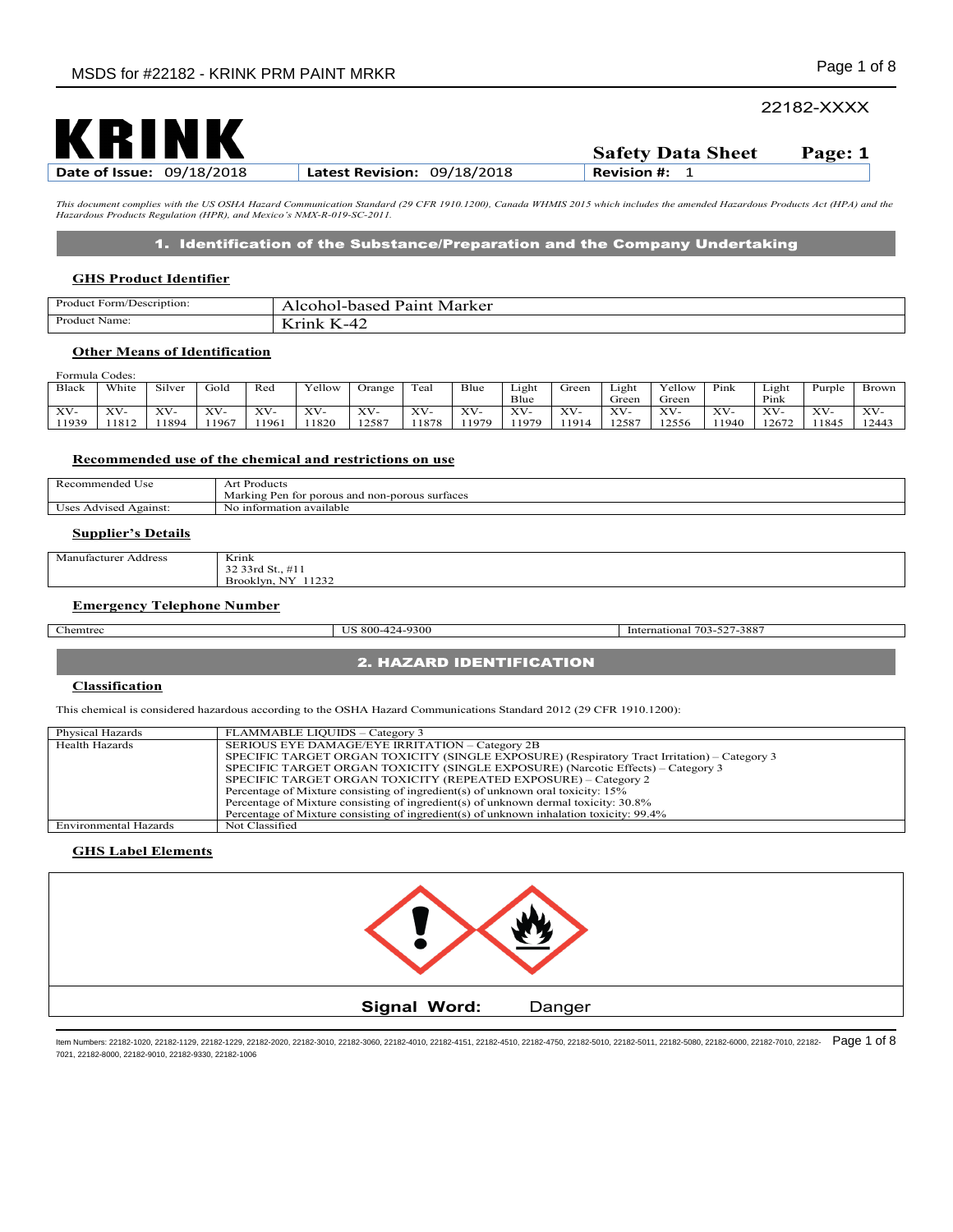

**Safety Data Sheet Page: 2**

#### **Precautionary Statements:**

Keep away from heat, sparks, open flames, and hot surfaces. No smoking!

| $\Delta T$<br>earance:<br>``          | <b>D</b> paque<br>Coloi                      |
|---------------------------------------|----------------------------------------------|
| Phv<br>$_{\text{stat}}$<br>siaic<br>. | $\sim$<br>liquid<br>l hin<br><b>VISCOSIT</b> |
| Odor.                                 | Odo!<br>⊴icohol<br>.                         |

### **Hazard Statements:**

| <u>_'ode</u>     | Statement                                                                        |
|------------------|----------------------------------------------------------------------------------|
| H315             | Causes skin irritation. Causes serious eye irritation.                           |
| H335             | May cause respiratory irritation.                                                |
| H312             | Harmful in contact with skin.                                                    |
| H372             | May cause damage to organs through prolonged or repeated exposure by inhalation. |
| H <sub>226</sub> | Flammable liquid and vapor.                                                      |
| H336             | May cause Drowsiness or Dizziness                                                |

| Prevention                                                                                                                                                                                               | Response                                                                                                                                                                                                                                                                                                                                                                                                                                                                                                  | <b>Storage</b>                                  | <b>Disposal</b>                                                                                                            |
|----------------------------------------------------------------------------------------------------------------------------------------------------------------------------------------------------------|-----------------------------------------------------------------------------------------------------------------------------------------------------------------------------------------------------------------------------------------------------------------------------------------------------------------------------------------------------------------------------------------------------------------------------------------------------------------------------------------------------------|-------------------------------------------------|----------------------------------------------------------------------------------------------------------------------------|
| Keep away from heat, hot surfaces,<br>sparks, open flames and other ignition<br>sources. Keep cap tightly closed. Use in<br>a well-ventilated area. Do not breathe<br>vapor. Wash thoroughly if on skin. | Get medical attention if you feel<br>unwell. IF exposed or concerned:<br>Get medical attention. IF<br>INHALED: Remove person to fresh<br>air and keep comfortable for<br>breathing.<br>Call a POISON CENTER or<br>physician if you feel unwell.<br>SKIN (or hair): Rinse skin with<br>water or shower.<br>IF IN EYES: Rinse cautiously with<br>water for several minutes. Remove<br>contact lenses, if present and easy to<br>do. Continue rinsing. If eye irritation<br>persists: Get medical attention. | Store in a well-ventilated place.<br>Keep cool. | Dispose of contents and container in<br>accordance with all local, regional,<br>national and international<br>regulations. |

### **General Advice**

| If exposed or concerned:                         | Get medical attention/advice |                                                                                                                     |  |  |  |  |  |
|--------------------------------------------------|------------------------------|---------------------------------------------------------------------------------------------------------------------|--|--|--|--|--|
| <b>ACUTE HAZARD:</b>                             |                              | At high concentration, dizziness and unconsciousness may occur.                                                     |  |  |  |  |  |
| CAUTION:                                         |                              | Contains alcohol. Harmful or fatal if swallowed. Avoid inhalation. Direct contact may cause skin or eve irritation. |  |  |  |  |  |
|                                                  |                              |                                                                                                                     |  |  |  |  |  |
| Fire                                             |                              | Use CO2, dry chemical, foam, or water spray                                                                         |  |  |  |  |  |
| Spills and Leaks<br>Contain and collect spillage |                              |                                                                                                                     |  |  |  |  |  |
| Hazard not Otherwise Classified (HNOC)           |                              | Not applicable                                                                                                      |  |  |  |  |  |

## 3. COMPOSITION / INFORMATION ON INGREDIENTS

## **Hazardous substance(s) or Complex Substance(s) required for disclosure**

| <b>Chemical Name</b>       | $CAS-No$       | Weight %  |
|----------------------------|----------------|-----------|
| Colorant Preparation       | Mixture        | $15 - 20$ |
| Pigment White 6            | 13463-67-7     | 20-40     |
| Acrylic/Styrene co-polymer | $100 - 42 - 5$ | $10 - 15$ |
| Isopropanol                | $67 - 63 - 0$  | $30 - 40$ |
| Ethanol                    | $64 - 17 - 5$  | $10-20$   |
| <b>DAA</b>                 | 123-42-2       | $5 - 10$  |

\* Concentrations shown as a range is due to batch variations

\* The exact percentage (concentration) of composition has been withheld as a trade secret.

# **4. FIRST AID MEASURES**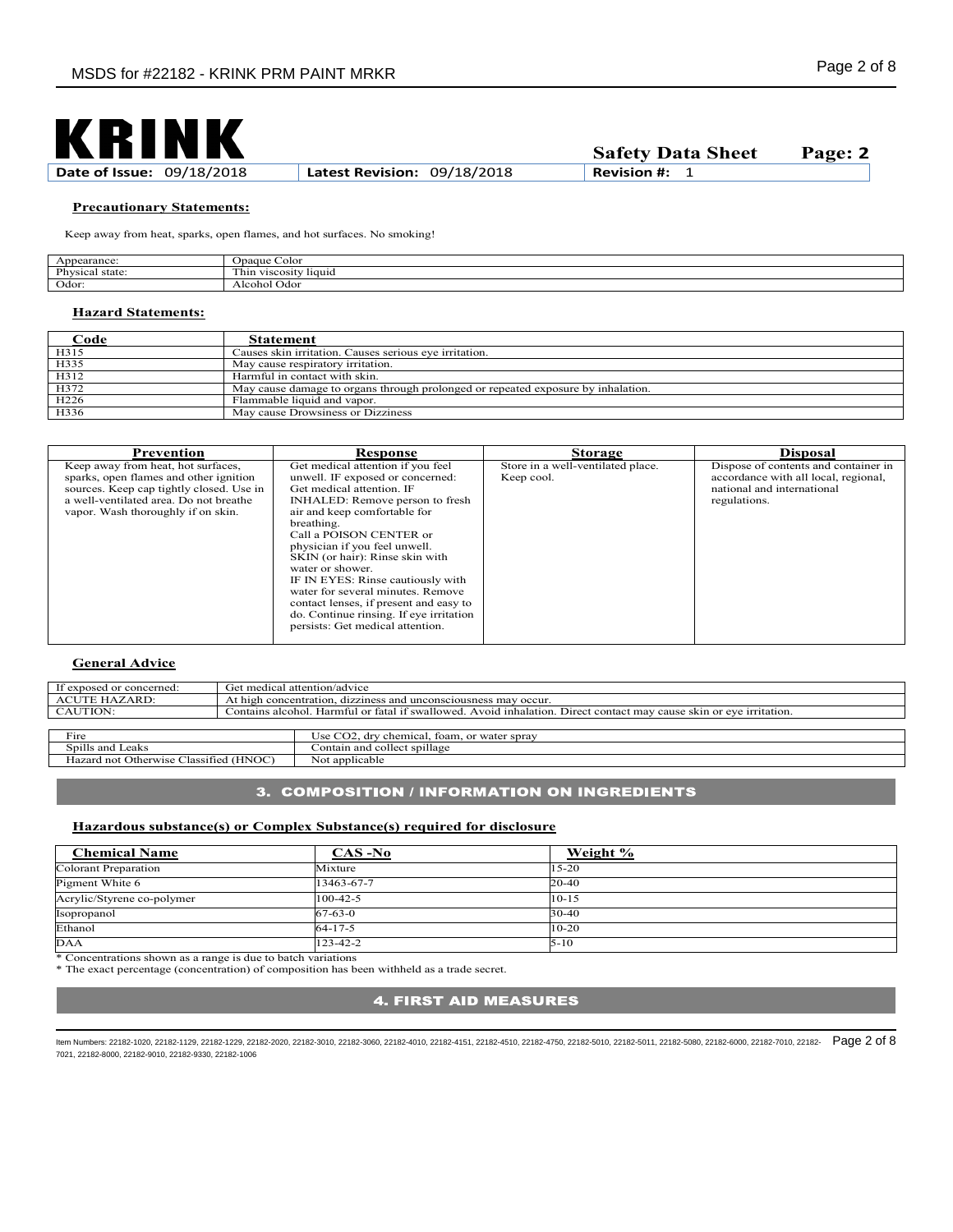

**Safety Data Sheet Page: 3**

# **Description of necessary first-aid measures**

| General Advice              | In case of doubt, or when symptoms persist, seek medical attention.                                                              |
|-----------------------------|----------------------------------------------------------------------------------------------------------------------------------|
| Eye Contact                 | Immediately flush eyes with plenty of water, occasionally lifting the upper and lower eyelids. Check for and remove any          |
|                             | contact lenses. Continue to rinse for at least 10 minutes. Get medical attention.                                                |
| Skin Contact                | Flush contaminated skin with plenty of water. Remove contaminated clothing and shoes. Wash contaminated clothing                 |
|                             | thoroughly with water before removing it, or wear gloves. Continue to rinse for at least 10 minutes. Get medical attention.      |
|                             | Wash clothing before reuse. Clean shoes thoroughly before reuse.                                                                 |
| Inhalation:                 | Remove victim to fresh air and keep at rest in a position comfortable for breathing. If it is suspected that fumes are still     |
|                             | present, the rescuer should wear an appropriate mask or self-contained breathing apparatus. If not breathing, if breathing is    |
|                             | irregular or if respiratory arrest occurs, provide artificial respiration or oxygen by trained personnel. It may be dangerous to |
|                             | the person providing aid to give mouth-to-mouth resuscitation. Get medical attention. If necessary, call a poison center or      |
|                             | physician. If unconscious, place in recovery position and get medical attention immediately. Maintain an open airway.            |
|                             | Loosen tight clothing such as a collar, tie, belt or waistband.                                                                  |
| Ingestion:                  | Wash out mouth with water. Remove dentures if any. Remove victim to fresh air and keep at rest in a position comfortable         |
|                             | for breathing. If material has been swallowed and the exposed person is conscious, give small quantities of water to drink.      |
|                             | Stop if the exposed person feels sick as vomiting may be dangerous. Do not induce vomiting unless directed to do so by           |
|                             | medical personnel. If vomiting occurs, the head should be kept low so that vomit does not enter the lungs. Get medical           |
|                             | attention. If necessary, call a poison center or physician. Never give anything by mouth to an unconscious person. If            |
|                             | unconscious, place in recovery position and get medical attention immediately. Maintain an open airway. Loosen tight             |
|                             | clothing such as a collar, tie, belt or waistband.                                                                               |
| Protection of First Aiders: | Use personal protection equipment.                                                                                               |

# **Most important symptoms/effects, acute and delayed**

| Potential Acute Health Effects |                                                                                                                         |  |
|--------------------------------|-------------------------------------------------------------------------------------------------------------------------|--|
| Eve contact                    | auses eve irritation.                                                                                                   |  |
| Inhalation                     | Can cause central nervous system (CNS) depression. May cause drowsiness or dizziness. May cause respiratory irritation. |  |
| <b>Skin Contact</b>            | No known significant effects or critical hazards.                                                                       |  |
| Ingestion                      | Can cause central nervous system (CNS) depression.                                                                      |  |
|                                |                                                                                                                         |  |

| Over-exposure signs/symptoms |                              |  |
|------------------------------|------------------------------|--|
| Eye contact                  | irritation                   |  |
|                              | watering                     |  |
|                              | redness                      |  |
| Inhalation                   | respiratory tract irritation |  |
|                              | coughing                     |  |
|                              | nausea or vomiting           |  |
|                              | headache                     |  |
|                              | drowsiness/fatigue           |  |
|                              | dizziness/vertigo            |  |
|                              | unconsciousness              |  |
|                              | reduced fetal weight         |  |
|                              | increase in fetal deaths     |  |
|                              | skeletal malformations       |  |
| <b>Skin Contact</b>          | reduced fetal weight         |  |
|                              | increase in fetal deaths     |  |
|                              | skeletal malformations       |  |
| Ingestion                    | reduced fetal weight         |  |
|                              | increase in fetal deaths     |  |
|                              | skeletal malformations       |  |

#### **Indication of immediate medical attention and special treatment needed, if necessary**

| Note to physician          | Treat symptomatically. Contact poison treatment specialist immediately if large quantities have been ingested or inhaled.                                                                                                                                                                                                                                                                                  |
|----------------------------|------------------------------------------------------------------------------------------------------------------------------------------------------------------------------------------------------------------------------------------------------------------------------------------------------------------------------------------------------------------------------------------------------------|
| Specific Treatments        | No specific treatment.                                                                                                                                                                                                                                                                                                                                                                                     |
| Protection of First Aiders | No action shall be taken involving any personal risk or without suitable training. If it is suspected that fumes are still present,<br>the rescuer should wear an appropriate mask or self-contained breathing apparatus. It may be dangerous to the person<br>providing aid to give mouth-to-mouth resuscitation. Wash contaminated clothing thoroughly with water before removing it,<br>or wear gloves. |

# **5. FIRE-FIGHTING MEASURES**

## **Suitable Extinguishing Media**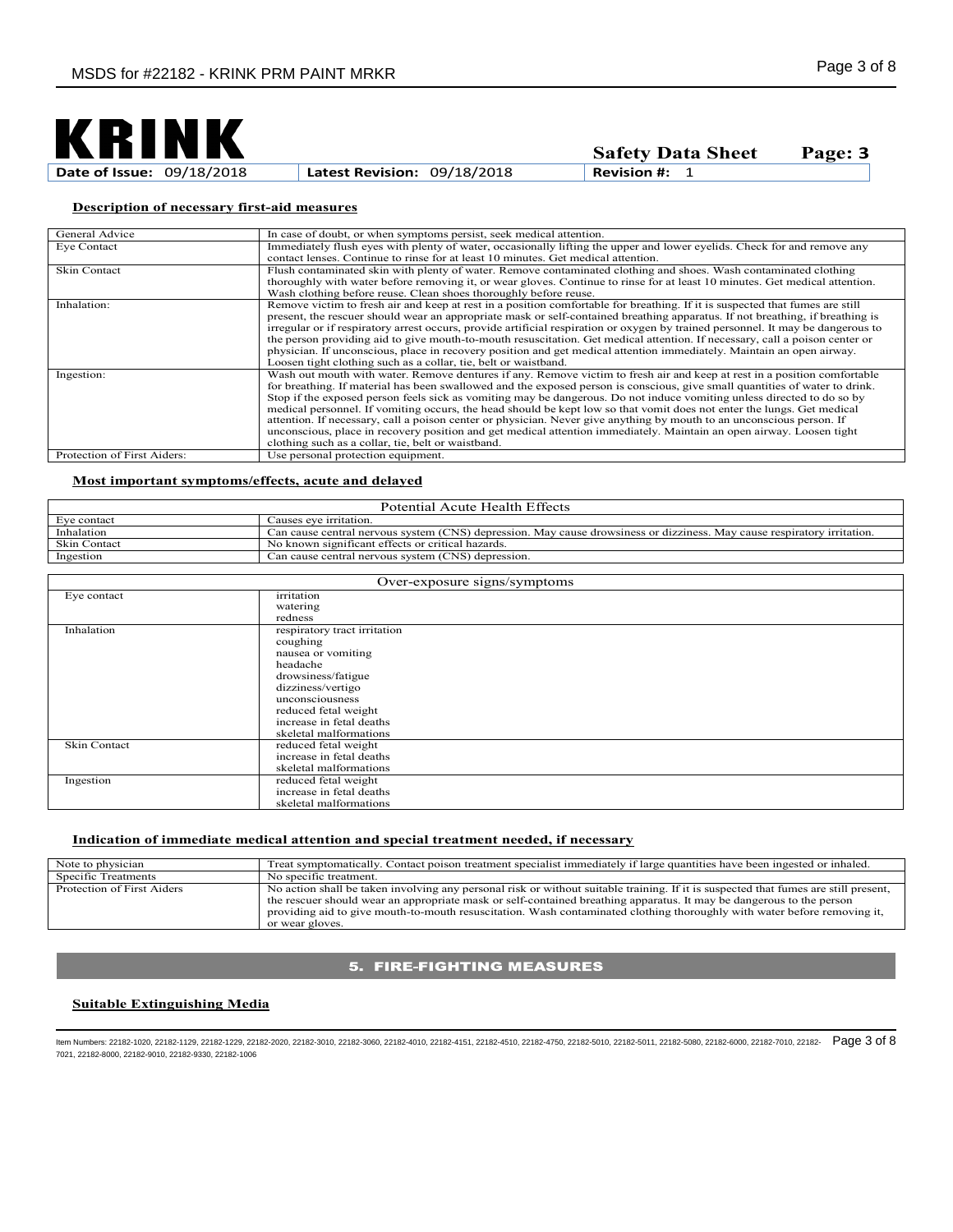

**Date of Issue:** 09/18/2018 **Latest Revision:** 09/18/2018 **Revision #:** 1

**Safety Data Sheet Page: 4**

Dry chemical, carbon dioxide, and regular foam. For large fires, use foam or flood with fine water spray

### **Unsuitable Extinguishing media**

No information available

#### **Specific Hazards arising from the chemical**

Flammable liquid and vapor. Runoff to sewer may create fire or explosion hazard. In a fire or if heated, a pressure increase will occur and the container may burst, with the risk of a subsequent explosion. The vapor/gas is heavier than air and will spread along the ground. Vapors may accumulate in low or confined areas or travel a<br>considerable distance to a source of ignition and flash bac waterway, sewer, or drain.

### **Hazardous Thermal Decomposition Products**

Decomposition products may include the following materials: carbon dioxide carbon monoxide metal oxide/oxides

### **Protective Equipment and Precautions for Firefighters**

Promptly isolate the scene by removing all persons from the vicinity of the incident if there is a fire. No action shall be taken involving any personal risk or without suitable training. Move containers from fire area if this can be done without risk. Use water spray to keep fire-exposed containers cool. Fire-fighters should wear appropriate protective equipment and self-contained breathing apparatus (SCBA) with a full face-piece operated in positive pressure mode.

## **6. ACCIDENTAL RELEASE MEASURES**

### **Personal precautions, protective equipment and emergency procedures**

| For Non-emergency Personnel:     | No action shall be taken involving any personal risk or without suitable training. Evacuate surrounding areas, Keep<br>unnecessary and unprotected personnel from entering. Do not touch or walk through spilled material. Shut off all<br>ignition sources. No flares, smoking or flames in hazard area. Avoid breathing vapor or mist. Provide adequate<br>ventilation. Wear appropriate respirator when ventilation is inadequate. Put on appropriate personal protective<br>equipment. |
|----------------------------------|--------------------------------------------------------------------------------------------------------------------------------------------------------------------------------------------------------------------------------------------------------------------------------------------------------------------------------------------------------------------------------------------------------------------------------------------------------------------------------------------|
| For Emergency Responders:        | If specialized clothing is required to deal with the spillage, take note of any information in Section 8 on suitable and                                                                                                                                                                                                                                                                                                                                                                   |
|                                  | unsuitable materials. See also the information in "For nonemergency personnel".                                                                                                                                                                                                                                                                                                                                                                                                            |
| <b>Environmental Precautions</b> | Avoid dispersal of spilled material and runoff and contact with soil, waterways, drains and sewers. Inform the relevant<br>authorities if the product has caused environmental pollution (sewers, waterways, soil or air). Water polluting material.<br>May be harmful to the environment if released in large quantities.                                                                                                                                                                 |

## **Methods and materials for containment and cleaning up**

| Small Spill | Stop leak if without risk. Move containers from spill area. Use spark-proof tools and explosion-proof equipment. Dilute<br>with water and mop up if water-soluble. Alternatively, or if water-insoluble, absorb with an inert dry material and place<br>in an appropriate waste disposal container. Dispose of via a licensed waste disposal contractor. |
|-------------|----------------------------------------------------------------------------------------------------------------------------------------------------------------------------------------------------------------------------------------------------------------------------------------------------------------------------------------------------------|
|             |                                                                                                                                                                                                                                                                                                                                                          |

# 7. HANDLING AND STORAGE

#### **Precautions for safe handling**

| Protective Measures                    | Put on appropriate personal protective equipment (see Section 8). Avoid exposure - obtain special instructions before  |  |  |
|----------------------------------------|------------------------------------------------------------------------------------------------------------------------|--|--|
|                                        | use. Avoid exposure during pregnancy. Do not handle until all safety precautions have been read and understood. Do     |  |  |
|                                        | not get in eyes or on skin or clothing. Do not breathe vapor or mist. Do not ingest. Avoid release to the environment. |  |  |
|                                        | Use only with adequate ventilation. Wear appropriate respirator when ventilation is inadequate. Do not enter storage   |  |  |
|                                        | areas and confined spaces unless adequately ventilated. Keep in the original container or an approved alternative made |  |  |
|                                        | from a compatible material, kept tightly closed when not in use. Store and use away from heat, sparks, open flame or   |  |  |
|                                        | any other ignition source. Take precautionary measures against electrostatic discharges.                               |  |  |
| Advice on general occupational hygiene | Eating, drinking and smoking should be prohibited in areas where this material is handled, stored and processed.       |  |  |
|                                        | Workers should wash hands and face before eating, drinking and smoking.                                                |  |  |

## **Conditions for safe storage, including any incompatibilities**

| Storage | a accordance with local regulations. Store in a segregated and approved area. Store in original container                |
|---------|--------------------------------------------------------------------------------------------------------------------------|
|         | from direct sunlight in a dry, cool and well-ventilated area, away from incompatible materials (see Section 10) and food |
|         | and drink<br>r tightly closed and sealed until ready for use.<br>. Keep container<br>Eliminate all ignition sources l    |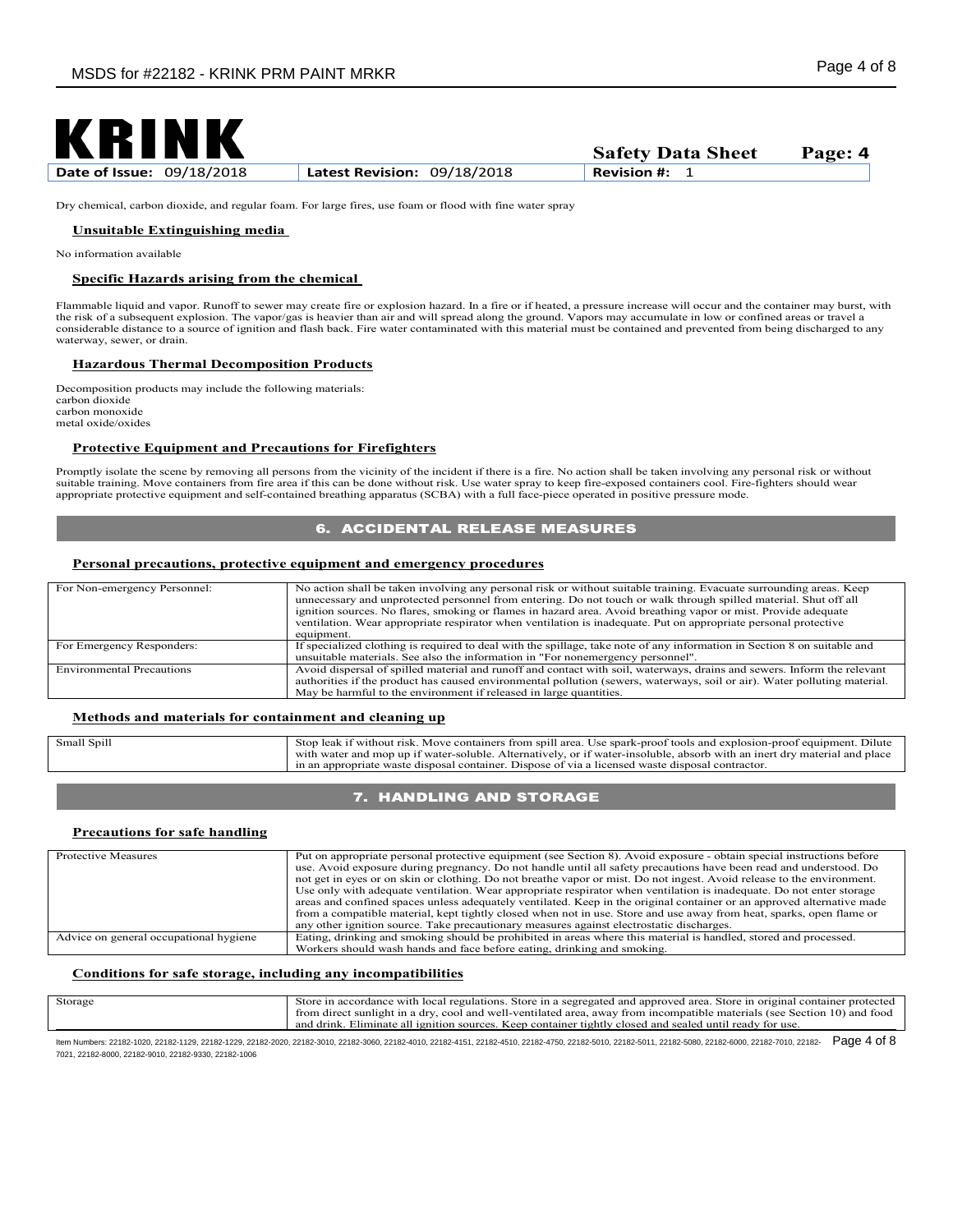

**Date of Issue:** 09/18/2018 **Latest Revision:** 09/18/2018 **Revision #:** 1

**Safety Data Sheet Page: 5**

# 8. EXPOSURE CONTROLS/PERSONAL PROTECTION

### **Control Parameters**

Occupational Exposure Limits:

| <b>Chemical Name</b>          | <b>ACGIH TLV</b>                                                         | <b>OSHA PEL</b>                                  | <b>IDLH</b>                    | <b>NIOSH REL</b>                               |
|-------------------------------|--------------------------------------------------------------------------|--------------------------------------------------|--------------------------------|------------------------------------------------|
| Isopropyl Alcohol $(67-63-0)$ | TWA - 200 ppm<br>STEL - 400 ppm<br>Remarks-<br>Eye & URT Irr; CNS repair | $TWA - 980$ mg/m <sup>2</sup><br>$TWA - 400$ ppm |                                |                                                |
| Diacetone Alcohol (123-42-2)  | $TWA - 50 ppm$<br>$Remarks -$<br>URT Irr; CNS repair                     | $TWA - 240$ mg/m <sup>2</sup><br>$TWA - 50 ppm$  | US IDLH $- 1800$ ppm (10% LEL) | TWA $-240$ mg/m <sup>2</sup><br>$TWA - 50$ ppm |
| Ethanol (64-17-5)             | TWA - 1000 ppm                                                           | TWA - 1000 ppm                                   | TWA - 3300 ppm (10% LEL)       | TWA - 1000 ppm                                 |

# 9. PHYSICAL AND CHEMICAL PROPERTIES

# **Information on basic physical and chemical properties**

| <b>Property</b>                                 | Value                                              | <b>Remarks/Method</b>       |
|-------------------------------------------------|----------------------------------------------------|-----------------------------|
| Physical State:                                 | Liquid                                             | None Known                  |
| Appearance and Odor:                            | Opaque, thin viscosity liquid with Alcohol odor.   | None Known                  |
| Odor Threshold:                                 | No Data                                            | None Known                  |
| Vapor Density ( $AIR = 1$ ):                    | 3.1 $[Air = 1]$                                    | None Known                  |
| Vapor Pressure (mm-Hg $\omega$ 70°F):           | 1.5 kPa $(10.9 \text{ mm Hg})$ [at $20^{\circ}$ C] | None Known                  |
| Flash Point:                                    | Closed cup: $31^{\circ}$ C (87.8 $^{\circ}$ F)     | [Pensky-Martens Closed Cup] |
| Specific Gravity (H20=1) $\overline{(a)}$ 70°F: | >1                                                 | None Known                  |
| Flammability:                                   | No Data                                            | None Known                  |
| Auto-ignition Temperature:                      | No Data                                            | None Known                  |
| Decomposition Temperature:                      | No Data                                            | None Known                  |
| <b>Melting Point:</b>                           | No Data                                            | None Known                  |
| Freezing Point:                                 | No Data                                            | None Known                  |
| <b>Boiling Point:</b>                           | 282 to 286°F                                       | None Known                  |
| Relative Evaporation Rate (Butyl Acetate = 1):  | $0.66$ (butyl acetate = 1)                         | None Known                  |
| Solubility in Water:                            | Negligible                                         | None Known                  |
| Log Pow:                                        | No Data                                            | None Known                  |
| PH:                                             | No Data                                            | None Known                  |
| Explosive limits                                | Lower: 1.5% Upper: 13.74%                          | None Known                  |
| <b>Explosive Properties</b>                     | No Data                                            | None Known                  |
| <b>Oxidizing Properties</b>                     | No Data                                            | None Known                  |
| Volatile Organic Compound:                      | 70%                                                | None Known                  |
| Relative density                                | No Data                                            | None Known                  |

## **Volatile Organic Compounds**

| .)olor                  | ™muıa                            | <br>∕eiσh |
|-------------------------|----------------------------------|-----------|
| $\mathbf{v}$<br>Various | . — п<br>$\sqrt{ }$<br>$12 - 72$ | 10 ml     |

# **10. STABILITY AND REACTIVITY**

| Reactivit                         | edients.<br>sne<br>this<br>- 1ts<br>$_{\rm mr}$<br>te.<br>mer<br>--<br>tor<br>$\alpha$<br>,,,,,,,<br>available.<br>No<br>.oduct<br>elate<br>$\sim$<br>тс<br>. . |
|-----------------------------------|-----------------------------------------------------------------------------------------------------------------------------------------------------------------|
| $-1$<br>.iemic<br>stabilit<br>- 0 | conditions.<br>: under<br>recommended<br>Stable                                                                                                                 |
|                                   |                                                                                                                                                                 |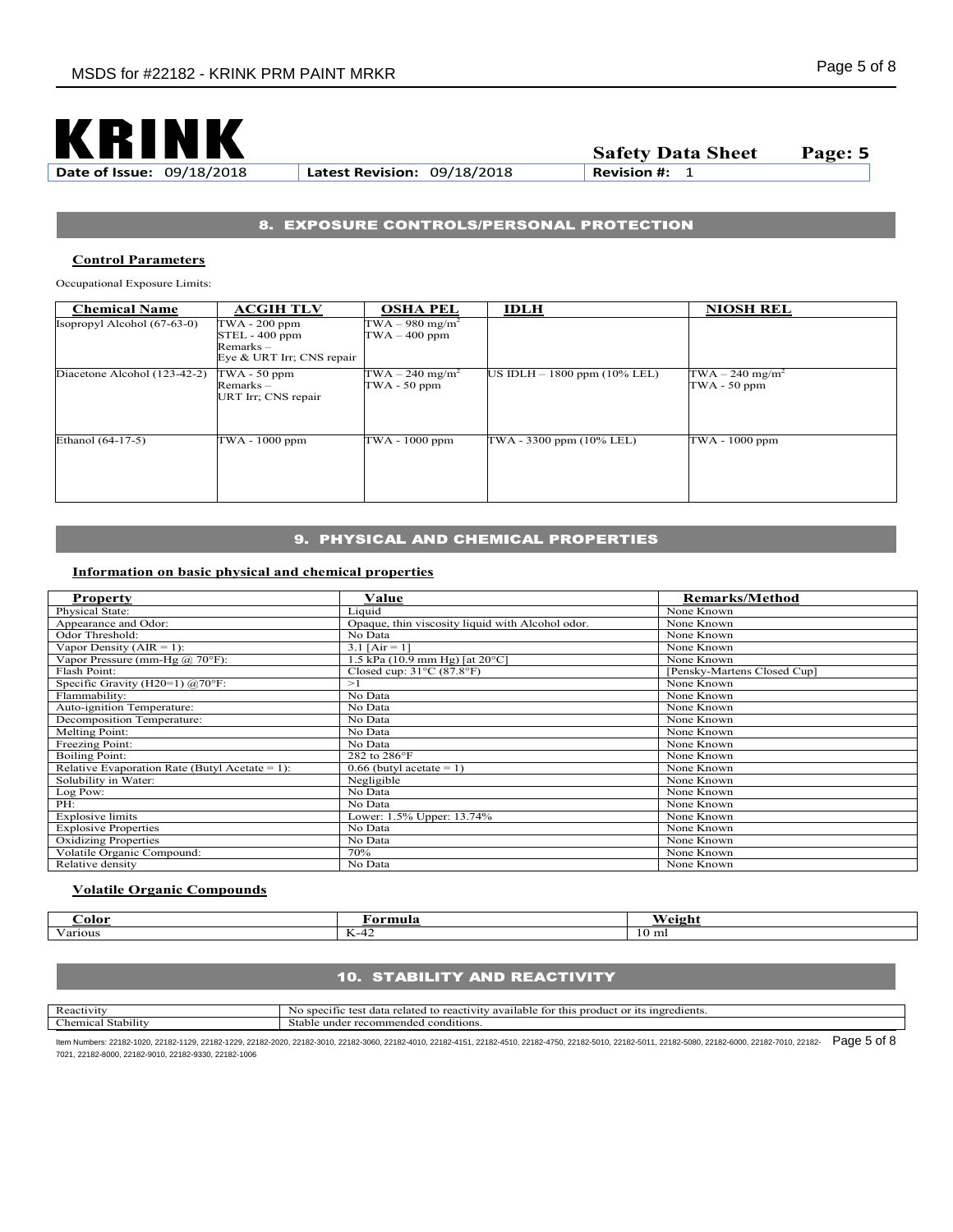

| <b>Date of Issue: 09/18/2018</b>   | Latest Revision: 09/18/2018                                                                                                                                                | <b>Revision #:</b> $1$ |
|------------------------------------|----------------------------------------------------------------------------------------------------------------------------------------------------------------------------|------------------------|
|                                    |                                                                                                                                                                            |                        |
| Possibility of Hazardous reactions | Under normal conditions of storage and use, hazardous reactions will not occur.                                                                                            |                        |
| Hazardous Polymerization           | Will not occur                                                                                                                                                             |                        |
| Conditions to Avoid                | Avoid all possible sources of ignition (spark or flame). Do not pressurize, cut, weld, braze, solder, drill, grind or expose<br>containers to heat or sources of ignition. |                        |
| Incompatible Materials             | Reactive or incompatible with the following materials: oxidizing materials                                                                                                 |                        |
| Hazardous Decomposition products   | Under normal conditions of storage and use, hazardous decomposition products should not be produced.                                                                       |                        |

## 11. TOXICOLOGICAL INFORMATION

#### **Acute Toxicity**

No Data

### **Irritation/Corrosion**

No Data

## **Delayed and immediate effects and also chronic effects from short and long term exposure**

| $\sim$<br>.<br>$-1$<br>. spirator <sup>.</sup><br>$\mathbf{r}$<br>sitization<br>SKIN.<br>KCS.<br>וו:זי | untormation available.<br>NG. |
|--------------------------------------------------------------------------------------------------------|-------------------------------|
| <b><i>Jerm</i></b><br>Mutagenicity<br>$\sim$<br>.                                                      | ntormation available.<br>NG   |

# **Potential Acute Health Effects from immediate or prolonged exposure**

See section 4.

# **12. ECOLOGICAL INFORMATION**

Ecotoxity There is no data available on the product itself

#### **13. DISPOSAL CONSIDERATIONS**

| <b>YY</b><br>. Methods<br>Waste<br>Disposal | $\sim$<br>and<br>regulations.<br>applicable<br>rade-<br><br>' JISDOSL<br>ordanc<br>state<br>Tocal<br>with<br>ΩŤ<br>ап<br>$\alpha$<br>- 150 151 41 |
|---------------------------------------------|---------------------------------------------------------------------------------------------------------------------------------------------------|
| -<br>ontaminated<br>Packagins               | containers.<br>empty<br>not<br>- טריו<br>                                                                                                         |

## **14. TRANSPORT INFORMATION**

| $\sim$<br>--<br>ORM-I<br>Name.<br>Containers<br>Proper<br>Shipping<br>riighway<br>Juari<br>c are<br>Domestic | Commodity<br>onsumer |
|--------------------------------------------------------------------------------------------------------------|----------------------|
| $-$<br>. .<br>/Subsidiarv<br>Hazard<br>las:                                                                  | ORM-                 |
| $\sim$<br>Required<br>Label:                                                                                 | ORM-                 |

|                            | (Ground) DOT       | (Sea) IMDG/IMO     | (Air) IATA         |
|----------------------------|--------------------|--------------------|--------------------|
| UN number                  | UN 1263            | UN 1263            | <b>UN 1263</b>     |
| Proper Shipping Name       | Consumer Commodity | ∵onsumer Commoditv | Consumer Commodity |
| Transport Hazard Class(es) |                    |                    |                    |
| Packing Group              |                    |                    |                    |
| Environmental Hazards      | No.                | No                 | No.                |

## **15. REGULATORY INFORMATION**

#### **Statement of Conformance for Art Materials:**

FROM: John J Clary, PH. D. Fellow ATS.

ART MATERIAL: K-42 from Krink, Its franchises, Distributors, and Dealers.

This Review is based on current chemical composition of the above named material, and specific information is acute and chronic toxicity, physical form, bioavailability, and concentrations used, standard practices and related information. The risk assessment on the material itself is attached. This material must be re-evaluated at least every five years (January 23 2020).

ltem Numbers: 22182-1020, 22182-1129, 22182-1229, 22182-2020, 22182-3010, 22182-3060, 22182-4010, 22182-4451, 22182-4750, 22182-4750, 22182-5010, 22182-5010, 22182-5080, 22182-6080, 22182-7010, 22182-7010, 22182-5080, 2218 7021, 22182-8000, 22182-9010, 22182-9330, 22182-1006

**Safety Data Sheet Page: 6**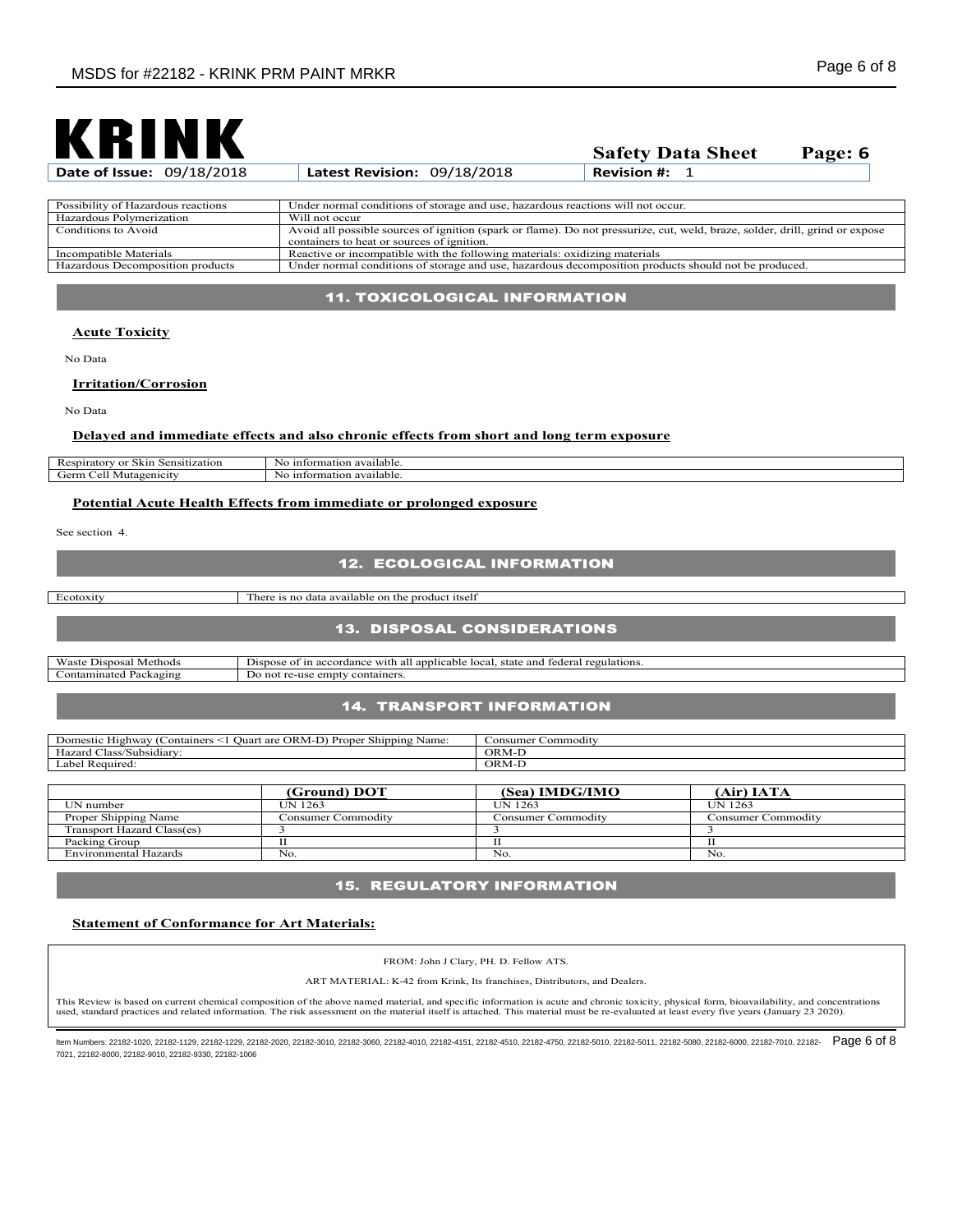

**Safety Data Sheet Page: 7**

| In my professional judgment, based on this evaluation, your art material listed above conforms to ASTM D 4236 (LHMA - 16 CFR 1500.14). It is my opinion that this material under                    |
|-----------------------------------------------------------------------------------------------------------------------------------------------------------------------------------------------------|
| reasonable handling or use (includes reasonable foreseeable accidental handling or use) should not cause personal injury or substantial illness nor would it be expected to be toxic, corrosive, or |
| combustible, an irritant or a strong sensitizer by the oral, dermal, or inhalation routes of exposure as defined in the FHSA Regulations (16 CFR 1500.3 (b), (5), (8), (9). Labeling is required    |
| under FHSA: CAUTION: FLAMMABLE                                                                                                                                                                      |

The statement 'Conforms to ASTM D 4236" is required for chronic toxicity on the label.

No labeling is required under the provisions of The California Safe Drinking Water and Toxic Enforcement Act of 1986

This Material is Determined to be Non- Toxic under Proposed us Conditions.

| $\pi$ n                         |
|---------------------------------|
| John J. Clary, Ph.D             |
| Certified in General Toxicology |
| Fellow, A.T.S.                  |

#### **Regulatory Status:**

This product has been evaluated by a toxicologist and labeled for acute and chronic health hazards in accordance with the Labeling of Hazardous Art Materials Regulation and Federal Regulation 16 CFR 1500.14 of the Federal Hazardous Substances Act. This product conforms to ASTM D-4236 Standard Practice for Labeling Art Materials for Chronic<br>Adverse health effects. This product has been certifi or acute human health hazards.

#### **TSCA Inventory:**

The product on this SDS is not listed on the Toxic Substances Control Act Inventory. All ingredients used to manufacture this product are listed on the TSCA Inventory.

#### **US Regulatory Rules:**

Section 313 or Title III of SARA. This product contains a chemical, which is subject to the reporting requirements of the Act and Title 40 of the Code of Federal Regulations Part 372.

#### **Hazard categories**

| Acute Health Hazard               | <b>YES</b> |
|-----------------------------------|------------|
| Chronic Health Hazard             | NG         |
| Fire Hazard                       | YES        |
| Sudden release of Pressure Hazard | NO         |
| Reactive Hazard                   | NC         |

#### **State Regulation**

**California Proposition 65** Listed

## **16. OTHER INFORMATION**

#### **HMIS CLASSIFICATION**

| Health Hazard:   | っ                              |
|------------------|--------------------------------|
| Flammability:    | 3                              |
| Physical Hazard: | $\mathbf{0}$                   |
| <b>PPE</b>       | Splash Goggles, Gloves, Apron, |
|                  | Vapor Respirator               |
|                  |                                |
|                  |                                |
|                  |                                |
|                  |                                |

Health Hazard: 2 Flamability: 3 Physical Hazard: 1 Personal Protection: B

## **NFPA CLASSIFICATION**